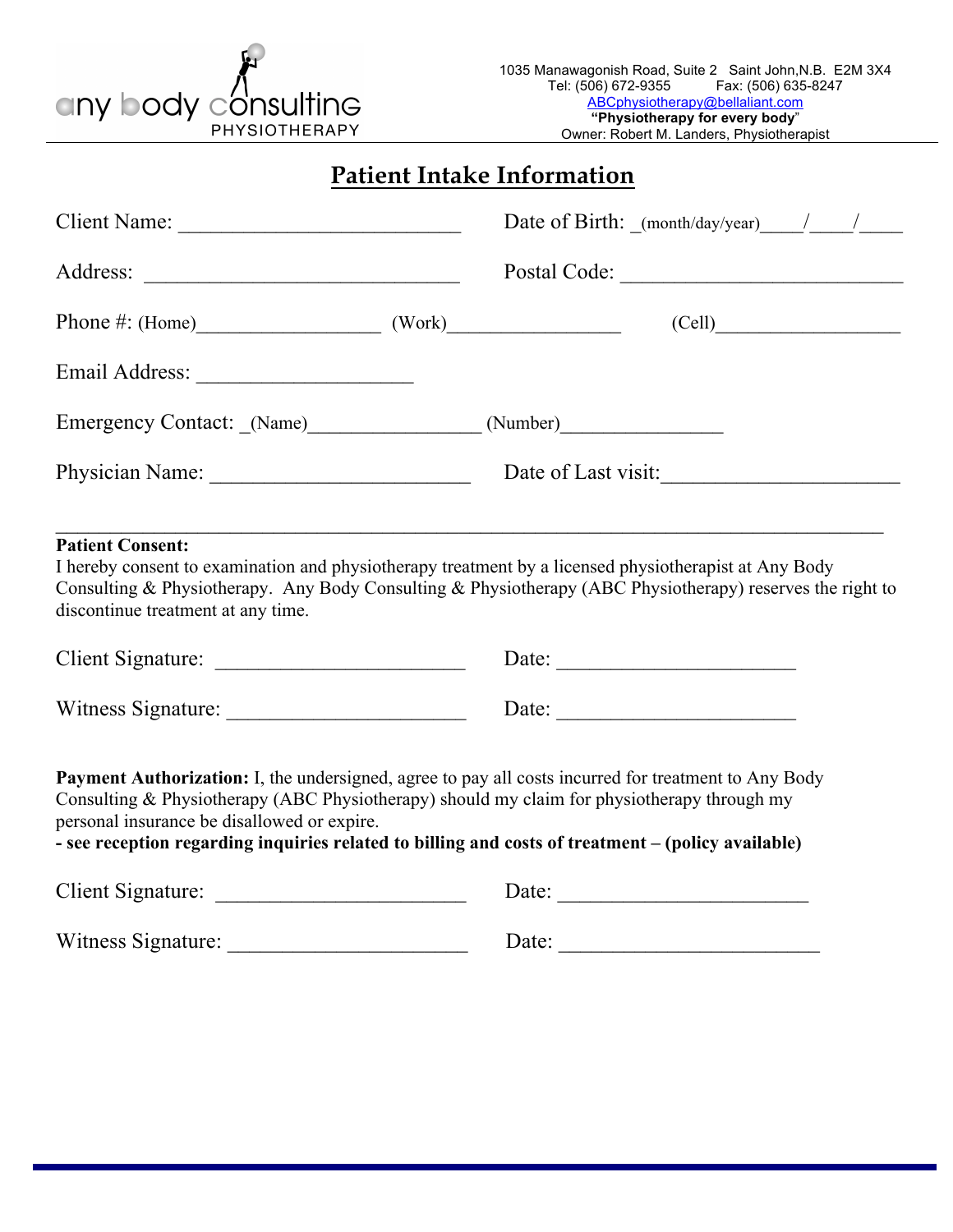

#### **Patient History Intake Form**

Name: D.O.B *(month/day/year)* / / *Age:*  $\Box$ 

Please check the appropriate box for any of the following symptoms which you now have or have had previously. (you may choose not to fill in areas of this form until you are comfortable with the therapist – Please advise therapist)

| Muscle & Joint  | Neurological     |       | <b>Respiratory</b>   | <b>Heart</b> |                     |
|-----------------|------------------|-------|----------------------|--------------|---------------------|
| Arthritis       | Convulsions      |       | Chest pain           |              | Rapid heart rate    |
| Osteoporosis    | <b>Dizziness</b> |       | Asthma               |              | Slow heart rate     |
| <b>Bursitis</b> | Fainting         |       | Difficulty breathing |              | Ankle swelling      |
| Rheumatoid      | Nausea           |       | Wheezing             |              | High Blood pressure |
| Psoriasis       | Headaches        |       |                      |              | Low Blood pressure  |
| Neck pain       | Loss of sleep    | Other |                      |              | Pain in chest       |
| Neck stiffness  | <b>Numbness</b>  |       | Aneurysm             |              | Poor circulation    |
| Low back pain   | Tingling         |       | Diabetes             |              | Heart conditions    |
| Hernia          | Sweats           |       | Cancer               |              |                     |
| Foot trouble    | Loss of weight   |       | Stroke               |              |                     |
| Spasms / Cramps | Epilepsy         |       | Allergies            |              |                     |
| Other joint     |                  |       | Hepatitis            |              |                     |
| stiffness       |                  |       |                      |              |                     |

| Do you exercise?                     | Do you Smoke?              | Do you consume alcohol?        |  |
|--------------------------------------|----------------------------|--------------------------------|--|
| Do you SLEEP well?                   | How many hours each night? | Do you wake through the night? |  |
| Past Motor Vehicle Accidents if any? |                            | Past Work Accidents, if any?   |  |
| <b>Past Illnesses:</b>               |                            | <b>Present Illness:</b>        |  |
| <b>Surgeries &amp; Operations:</b>   |                            |                                |  |
| <b>Present Medications:</b>          |                            |                                |  |

#### **Patient Consent**

I hereby consent to examination and physiotherapy treatment by a licensed physiotherapist at Any Body Consulting & Physiotherapy. Any Body Consulting & Physiotherapy (ABC Physiotherapy) reserves the right to discontinue treatment at any time.

| $\mathbf{\Gamma}$<br>Dated | w<br>.<br>. |
|----------------------------|-------------|
|                            |             |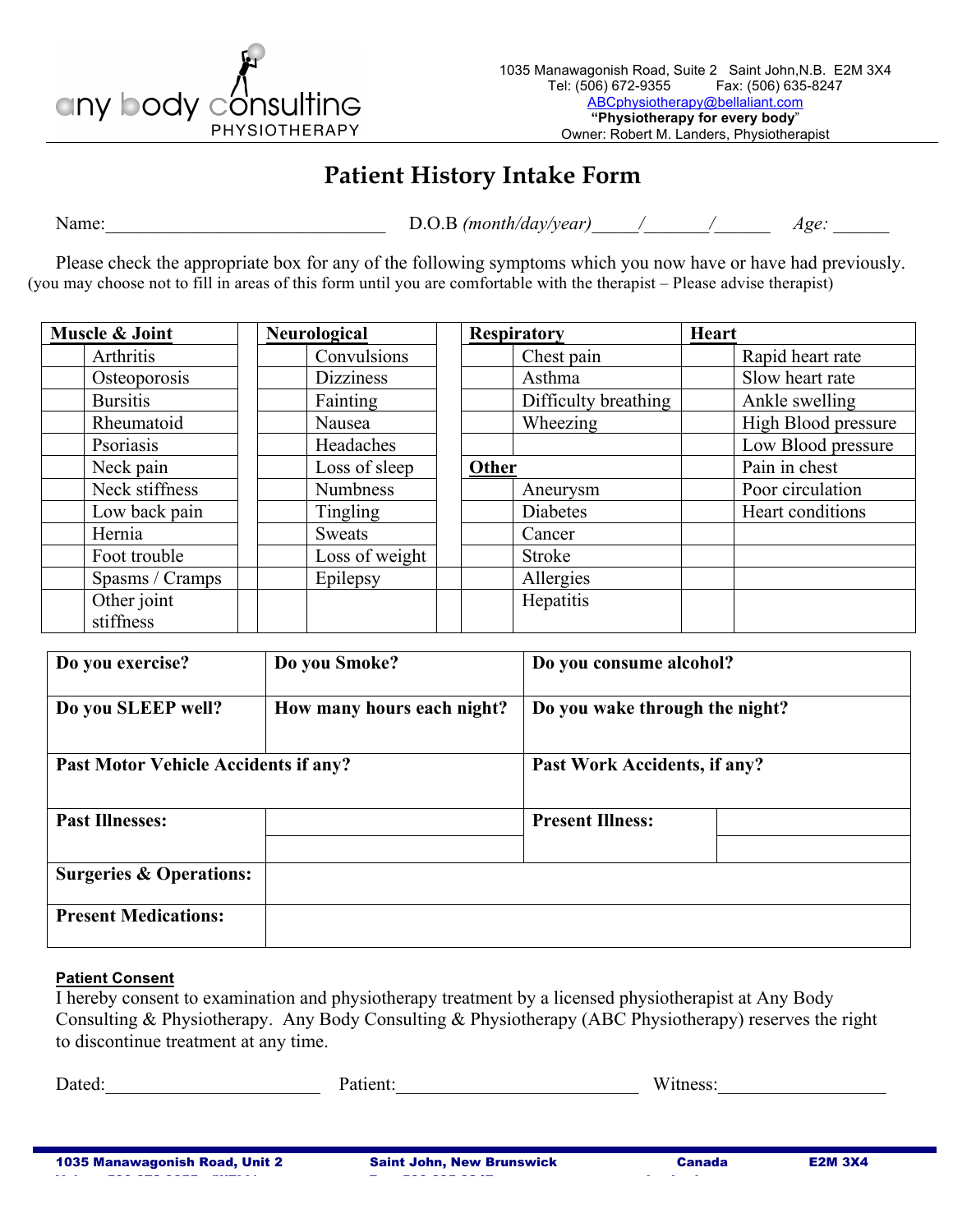

## **Consent to Release Confidential Information**

I, the same of the same of the set of the set of the set of the set of the set of the set of the set of the set of the set of the set of the set of the set of the set of the set of the set of the set of the set of the set hereby authorize Any Body Consulting & Physiotherapy to communicate with, forward a copy of my clinical records and / or x-ray report to:

|            | Family Physician: Manual Physician: |                                                                                                                                                                                                                                                                                                                                                                                                                          |  |
|------------|-------------------------------------|--------------------------------------------------------------------------------------------------------------------------------------------------------------------------------------------------------------------------------------------------------------------------------------------------------------------------------------------------------------------------------------------------------------------------|--|
|            | Massage Therapist:                  |                                                                                                                                                                                                                                                                                                                                                                                                                          |  |
|            | Specialist:                         |                                                                                                                                                                                                                                                                                                                                                                                                                          |  |
|            | Chiropractor:                       |                                                                                                                                                                                                                                                                                                                                                                                                                          |  |
|            | Insurance Company:                  |                                                                                                                                                                                                                                                                                                                                                                                                                          |  |
|            | Other:                              |                                                                                                                                                                                                                                                                                                                                                                                                                          |  |
|            | 2 <sup>nd</sup> Insurance Company   |                                                                                                                                                                                                                                                                                                                                                                                                                          |  |
| Thank you, |                                     |                                                                                                                                                                                                                                                                                                                                                                                                                          |  |
|            |                                     | Date: $\sqrt{2\pi r}$                                                                                                                                                                                                                                                                                                                                                                                                    |  |
|            |                                     | Date: $\frac{1}{\sqrt{1-\frac{1}{2}}}\frac{1}{\sqrt{1-\frac{1}{2}}}\frac{1}{\sqrt{1-\frac{1}{2}}}\frac{1}{\sqrt{1-\frac{1}{2}}}\frac{1}{\sqrt{1-\frac{1}{2}}}\frac{1}{\sqrt{1-\frac{1}{2}}}\frac{1}{\sqrt{1-\frac{1}{2}}}\frac{1}{\sqrt{1-\frac{1}{2}}}\frac{1}{\sqrt{1-\frac{1}{2}}}\frac{1}{\sqrt{1-\frac{1}{2}}}\frac{1}{\sqrt{1-\frac{1}{2}}}\frac{1}{\sqrt{1-\frac{1}{2}}}\frac{1}{\sqrt{1-\frac{1}{2}}}\frac{1}{\$ |  |
|            |                                     |                                                                                                                                                                                                                                                                                                                                                                                                                          |  |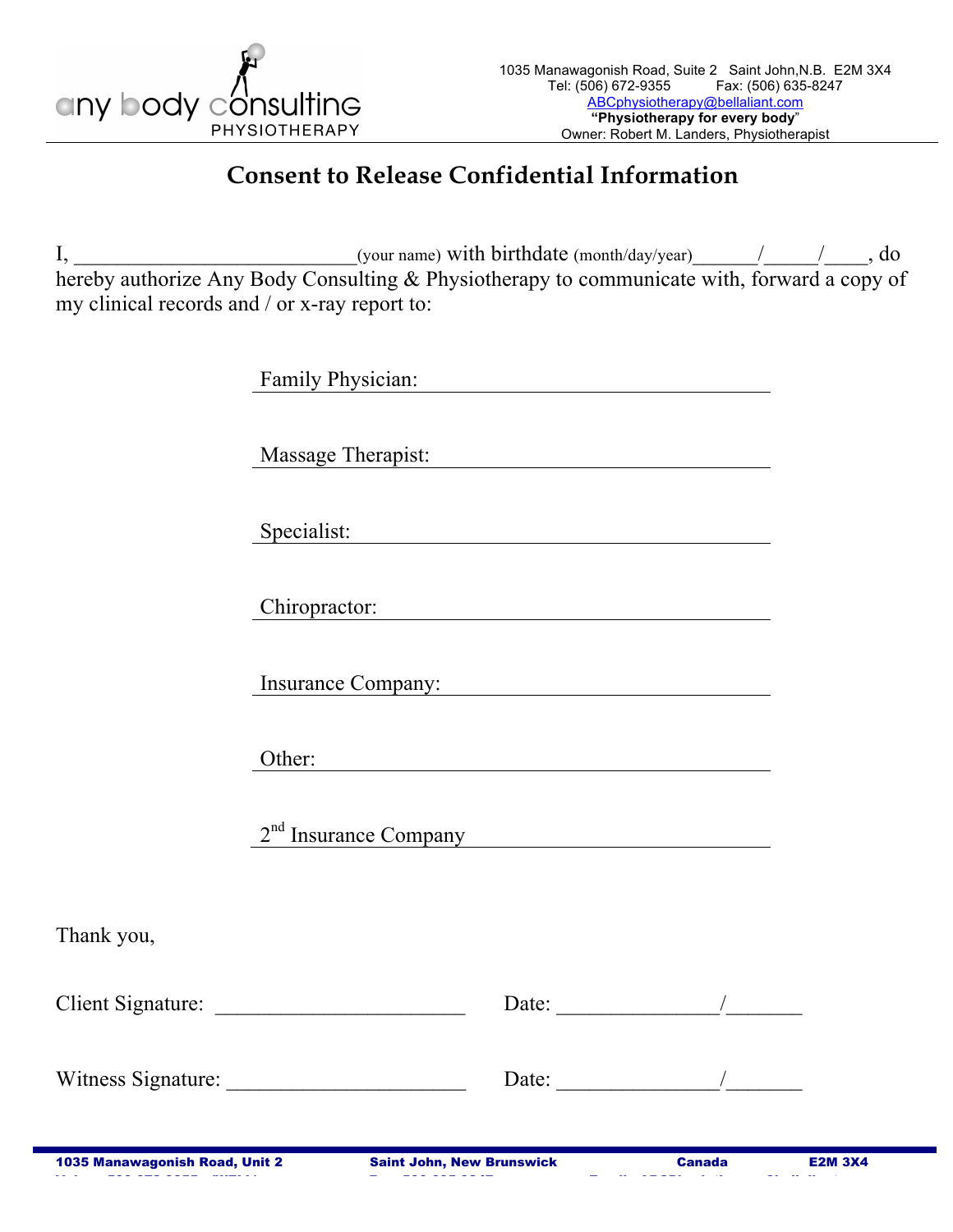

## **Insurance Information Collection & Authorization for Direct Billing**

| Client Name:                            |                                                             |                    |
|-----------------------------------------|-------------------------------------------------------------|--------------------|
| Group Number:                           | ID Number:                                                  |                    |
| Insurance Company:                      | Coverage maximum:                                           |                    |
|                                         | $Co$ -Payment Percentage $\frac{0}{6}$                      |                    |
| $\begin{array}{ccc} \hline \end{array}$ | (your name) authorize direct billing from Any Body          |                    |
|                                         | <b>Consulting Physiotherapy (ABC Physiotherapy)</b> to bill | <i>(insurance)</i> |

company) on my behalf. Please pay provider directly for physical therapy services and products rendered for the dates specified on the current invoice as well as future invoices.

I, the undersigned, agree to pay all costs incurred for services from ABC Physiotherapy should my claim for physiotherapy through my personal insurance be disallowed or expire.

| <b>Client Signature:</b> | Date: |  |
|--------------------------|-------|--|
|                          |       |  |
| Witness Signature:       | Date: |  |